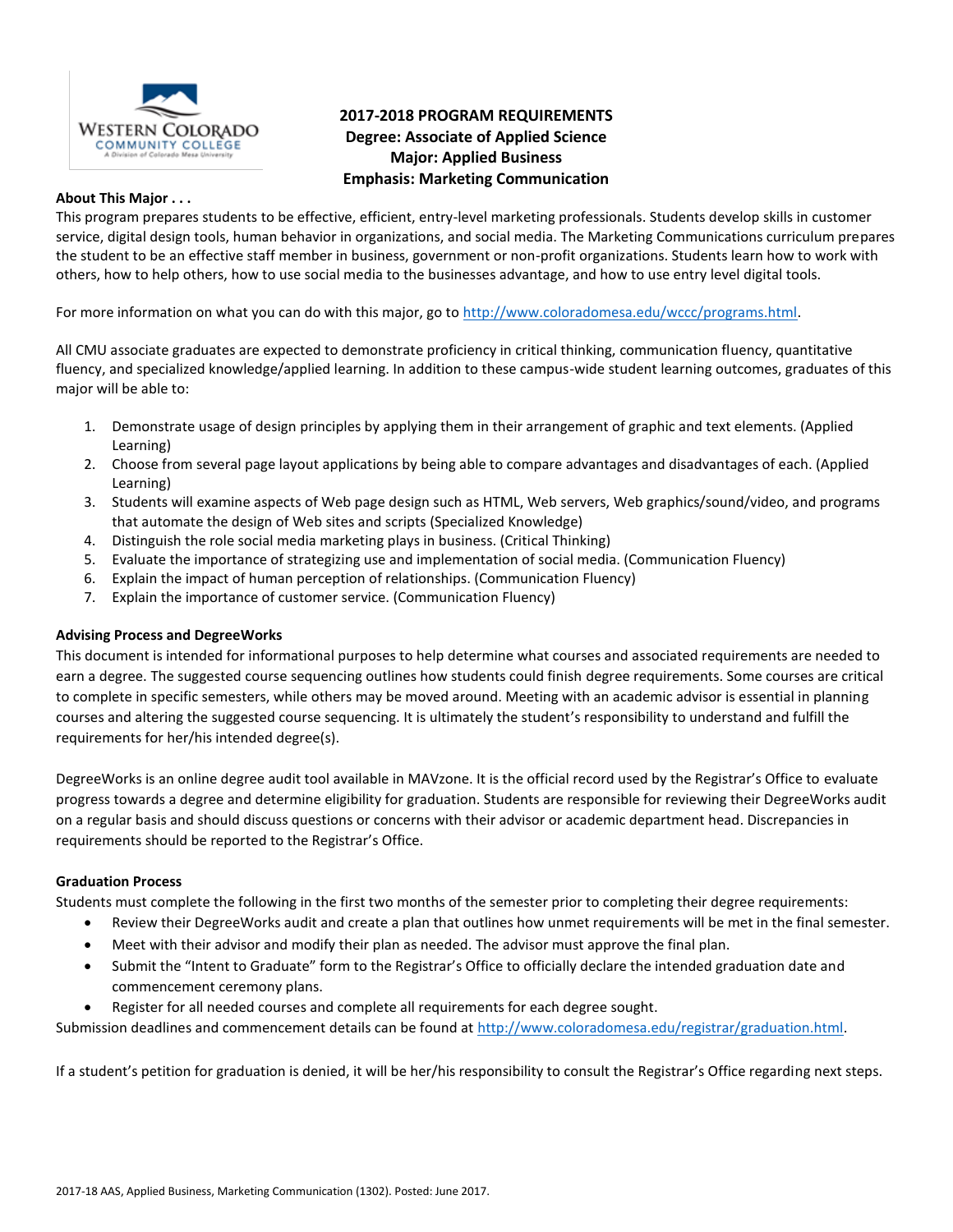# **INSTITUTIONAL DEGREE REQUIREMENTS**

The following institutional degree requirements apply to all CMU Associate of Applied Science (AAS) degrees. Specific programs may have different requirements that must be met in addition to institutional requirements.

- 60 semester hours minimum.
- Students must complete a minimum of 15 of the final 30 semester hours of credit at CMU.
- 2.00 cumulative GPA or higher in all CMU coursework.
- A course may only be used to fulfill one requirement for each degree/certificate.
- No more than six semester hours of independent study courses can be used toward the degree.
- Non-traditional credit, such as advanced placement, credit by examination, credit for prior learning, cooperative education and internships, cannot exceed 20 semester credit hours for an AAS degree.
- Pre-collegiate courses (usually numbered below 100) cannot be used for graduation.
- Capstone exit assessment/projects (e.g., Major Field Achievement Test) requirements are identified under Program-Specific Degree Requirements.
- The Catalog Year determines which program sheet and degree requirements a student must fulfill in order to graduate. Visit with your advisor or academic department to determine which catalog year and program requirements you should follow.
- See "Requirements for Undergraduate Degrees and Certificates" in the catalog for a complete list of graduation requirements.

### **PROGRAM-SPECIFIC DEGREE REQUIREMENTS**

- 63 semester hours total for the AAS in Applied Business, Marketing Communication emphasis.
- A grade of "C" or higher must be achieved in coursework toward major content area.

### **ESSENTIAL LEARNING REQUIREMENTS** (18 semester hours)

See the current catalog for a list of courses that fulfill the requirements below. If a course is an Essential Learning option and a requirement for your major, you must use it to fulfill the major requirement and make a different selection for the Essential Learning requirement.

# **Communication** (9 semester hours)

- ENGL 111 English Composition (3)
- $\square$  ENGL 112 English Composition (3)
- $\square$  SPCH 101 Interpersonal Communications (3)

#### **Mathematics** (3 semester hours)

□ MATH 107 - Career Math (3) or higher

#### **Other Essential Learning Core Courses** (6 semester hours)

- $\Box$  Select one Social and Behavioral Sciences, Natural Sciences, Fine Arts or Humanities course (3)
- $\square$  Select one Social and Behavioral Sciences, Natural Sciences, Fine Arts or Humanities course (3)

# **OTHER LOWER-DIVISION REQUIREMENTS**

#### **Wellness Requirement** (2 semester hours)

- $\Box$  KINE 100 Health and Wellness (1)
- $\Box$  Select one Activity course (1)

#### **FOUNDATION COURSES** (20 semester hours)

- $\Box$  BUGB 101 Introduction to Business (3)
- $\Box$  BUGB 211 Business Communications (3)
- ABUS 106 Marketing Your Image (1)
- ABUS 128 Workplace Behavior (3)
- $\Box$  ABUS 156 Problem-Solving in the Business Environment (3)
- ABUS 257 Managing Office Technology I (3)
- $\Box$  TECI 142 Internet of Things (3)
- $\Box$  TECI 132 Introduction to IT Hardware and System Software (3)